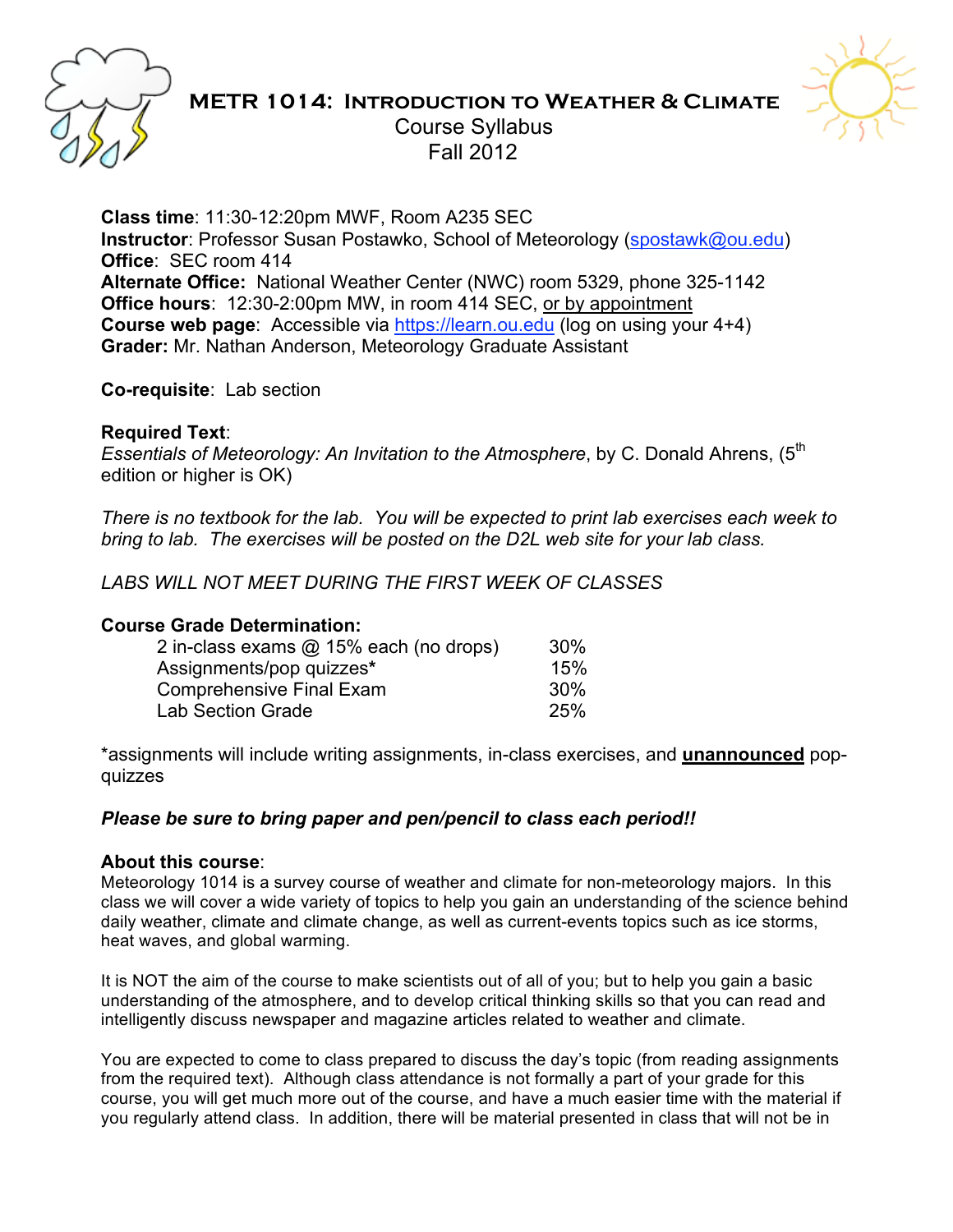the textbooks. Although I will make every effort to post material on the course web site, your comprehension of the material will be much greater if you are actually in class when it is presented.

If you are having problems with the course material, I strongly urge you to come and talk to me sooner rather than later. I can't do anything if you wait until the last week of classes to come and talk to me about problems you've been having all semester.

**Remember that education is a two-way street** – I can only present the material and facilitate discussion, but you must bring to class an intellectual curiosity and a willingness to learn. In order to get the most out of any class, you MUST take an active role in your own education!

#### **About the labs:**

The labs associated with this class are designed to both enhance your understanding of lecture material, as well as to introduce some material that we simply don't have time to cover in lecture. As such, the labs don't always coincide exactly with what is going on in lecture.

Although there are several lab sections associated with this class, PLEASE don't play "musical lab periods". That is, unless you have permission in advance from the Teaching Assistant(s), please only attend the lab section that you are enrolled in. The lab rooms have very limited seating capacity.

The lab section will make up 25% of your final grade for this class. Your Teaching Assistant will have more information for you when you attend your first lab.

#### **Important policies:**

### **Texting, Internet browsing, messaging, emailing, or gaming during class is inappropriate and unprofessional. Engaging in disruptive behavior during class will result in you being asked to leave.**

**Reasonable Accommodation:** The University of Oklahoma is committed to providing reasonable accommodation for all students with disabilities. Students with disabilities who require accommodation in this course are requested to speak with me as early in the semester as possible. Students with disabilities **must** be registered with the Office of Disability Services prior to receiving accommodations in this course. The Office of Disability Services is located in Goddard Health Center, Suite 166, phone 325-3852 or TDD only 325-4173.

**Academic Misconduct:** All provisions of the Norman Campus Academic Misconduct Code shall apply in cases of academic dishonesty. Any violation of the Academic Misconduct Code will result in your removal from this course, and a grade of F will be recorded for the course. Academic misconduct is defined as "any act that improperly affects the evaluation of a student's academic performance or achievement." At the University of Oklahoma, academic integrity is expected from each student. Misconduct such as plagiarism, fabrication, and fraud, as well as attempting to commit such acts or assisting others in doing so, will not be tolerated. Students are responsible for knowing the OU Academic Conduct Code, which can be found at http://www.ou.edu/studentcode and http://www.ou.edu/provost/integrity

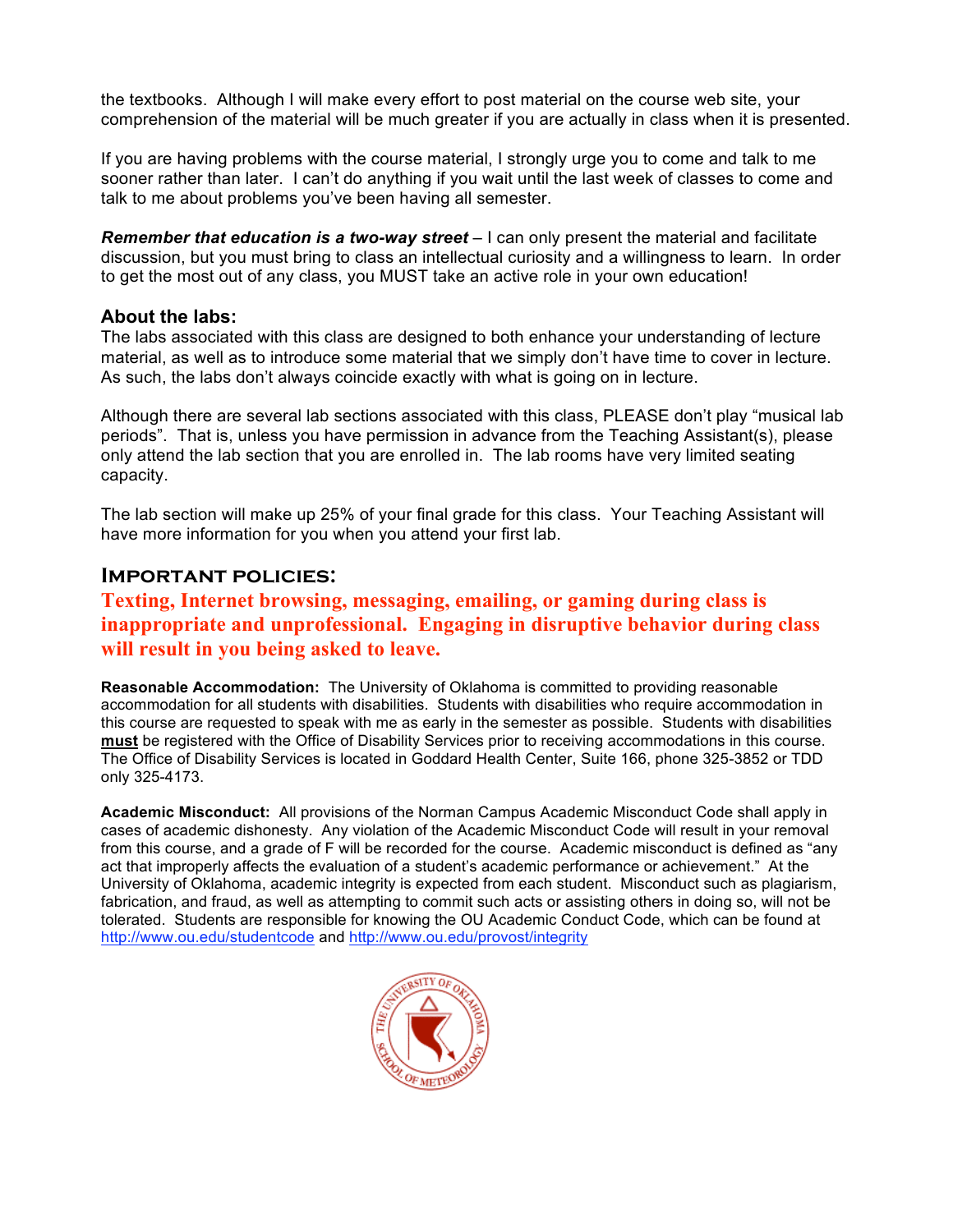# **CLASSROOM ETIQUETTE**

This is a large class, and as such it is imperative that everyone make an extra effort to respect others in the class. Students pay to be here - good students are here to learn. You are adults and are expected to behave as such. Below are some basic "rules" that I expect everyone to follow while in my class:

- **You are expected to get to class on time.** Coming late is a disruption. If you do come in late, please take the first available seat so as to minimize disrupting everyone.
- **Come to class with the expectation of staying in class for the entire period.** In the rare event that you need to leave class early, please make every effort to let me know prior to the beginning of class that you will have to leave.
- **Please take care of all restroom trips either before or after class.** In the rare event that you need to make an emergency trip to the restroom, please do so as quietly as possible.
- **When in class, please be considerate by turning off cell phones and pagers, and turning down the volume on your laptop computer.**
- **Please do NOT engage in lengthy discussions with your neighbors.** This is very distracting to everyone around you (not to mention rude).
- **Clean up after yourself.** If you are reading a newspaper before class, please be sure to take it with you and dispose of it properly when you leave class. The same goes for any food or drinks you bring to class – please make sure to clean up the area around you when you leave.
- **Come to class with the intention of paying attention.** Obvious reading of newspapers or other materials not relevant to the lecture will not be tolerated.
- **Please be sure to bring paper and pencil (or pen) to each class**
- **Class ends when I dismiss the class.** Please do not begin to pack your things until I have dismissed the class.

Following these simple, common courtesy rules will make the class a much more pleasant experience for everyone.